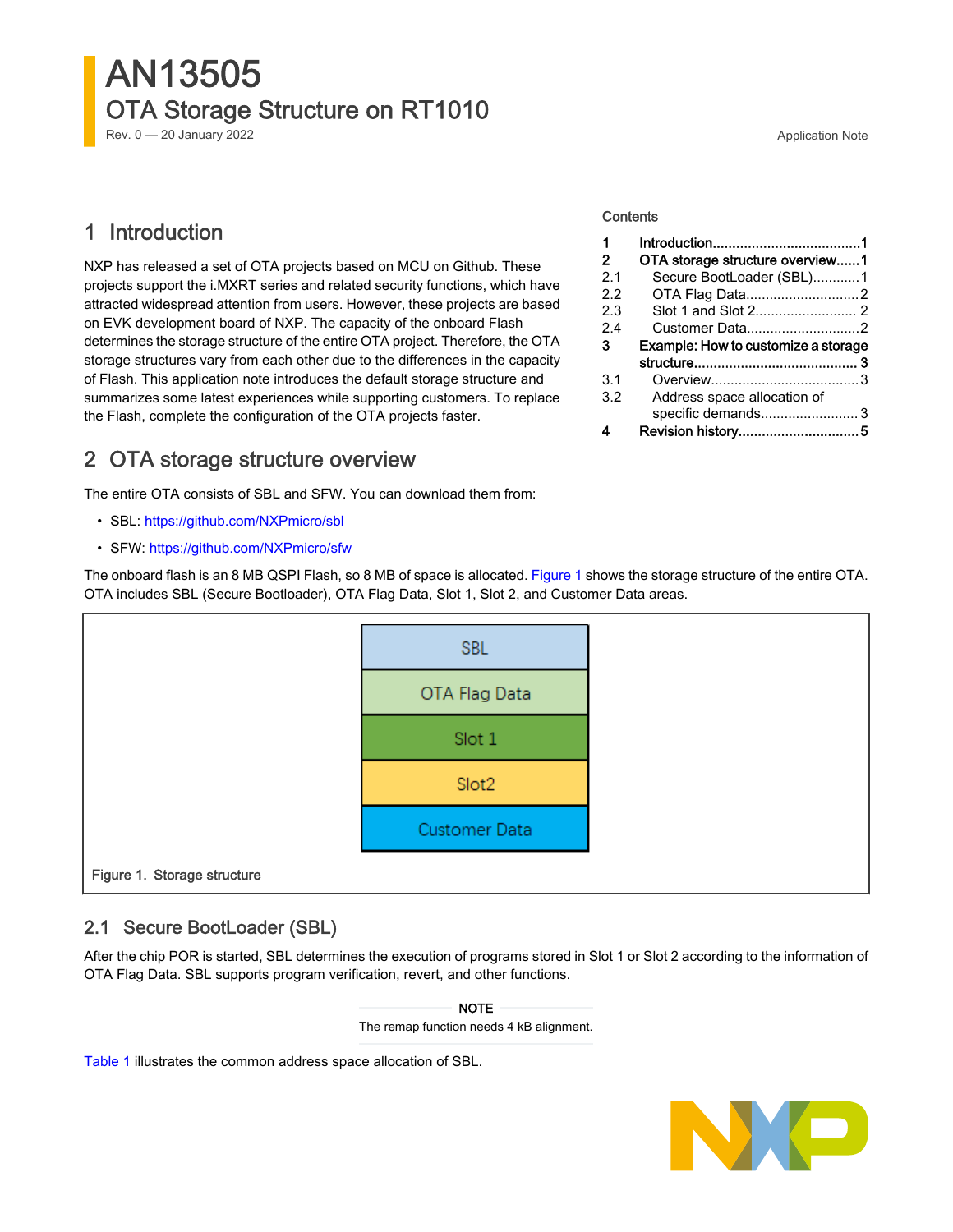### <span id="page-1-0"></span>Table 1. SBL memory map

|                   | <b>Function</b>       | <b>Add Start</b> | <b>Add End</b> |
|-------------------|-----------------------|------------------|----------------|
|                   | <b>OTFAD</b>          | 0x60000000       | 0x600003FF     |
|                   | m boot hdr conf start | 0x60000400       | 0x60000FFF     |
| SBL (1 MB - 4 kB) | m boot hdr ivt start  | 0x60001000       | 0x6000101F     |
|                   | m boot hdr conf start | 0x60001020       | 0x6000102F     |
|                   | m boot hdr dcd start  | 0x60001030       | 0x60001FFF     |
|                   | SBL_Code_Vector_Start | 0x60002000       | 0x600FEFFF     |

### 2.2 OTA Flag Data

OTA Flag Data area is used to store some flag information during the process of OTA update. According to the flag information of SBL, the image can be updated, reverted, and jumped to the corresponding slot running program. Table 2 shows the address space allocation of this area.

### Table 2. OTA Flag Data memory map

|                        | <b>Function</b> | <b>Add Start</b> | Add End    |
|------------------------|-----------------|------------------|------------|
| Reserved (4 kB - 32 B) | Reserved        | 0x600FF000       | 0x600FFFDF |
| OTA Flag Data (32 B)   | OTA Flag        | 0x600FFFE0       | 0x600FFFFF |

### 2.3 Slot 1 and Slot 2

Slot 1 and Slot 2 are used to store the application program. The remap function can switch between Slot 1 and Slot 2, which requires 4 kB alignment. Slot 1 and Slot 1 each has 1 MB space. Table 3 shows the common address space allocation of Slot 1 and Slot 2.

### Table 3. Slot 1 and Slot 2 memory map

|               | <b>Function</b>   | <b>Add Start</b> | Add End    |
|---------------|-------------------|------------------|------------|
| Slot 1 (1 MB) | Image Header      | 0x60100000       | 0x601003FF |
|               | Application Image | 0x60100400       | 0x601FFFFF |
|               | Image Header      | 0x60200000       | 0x602003FF |
| Slot 2 (1 MB) | Application Image | 0x60200400       | 0x602FFFFF |

### 2.4 Customer Data

Customer Data is used to store the information of customers (optional, not compulsory). Table 4 shows the address space allocation of customer data area.

### Table 4. Customer Data memory map

|                      | Function      | Add_Start  | Add End    |
|----------------------|---------------|------------|------------|
| Customer Data (5 MB) | Customer Data | 0x60300000 | 0x607FFFFF |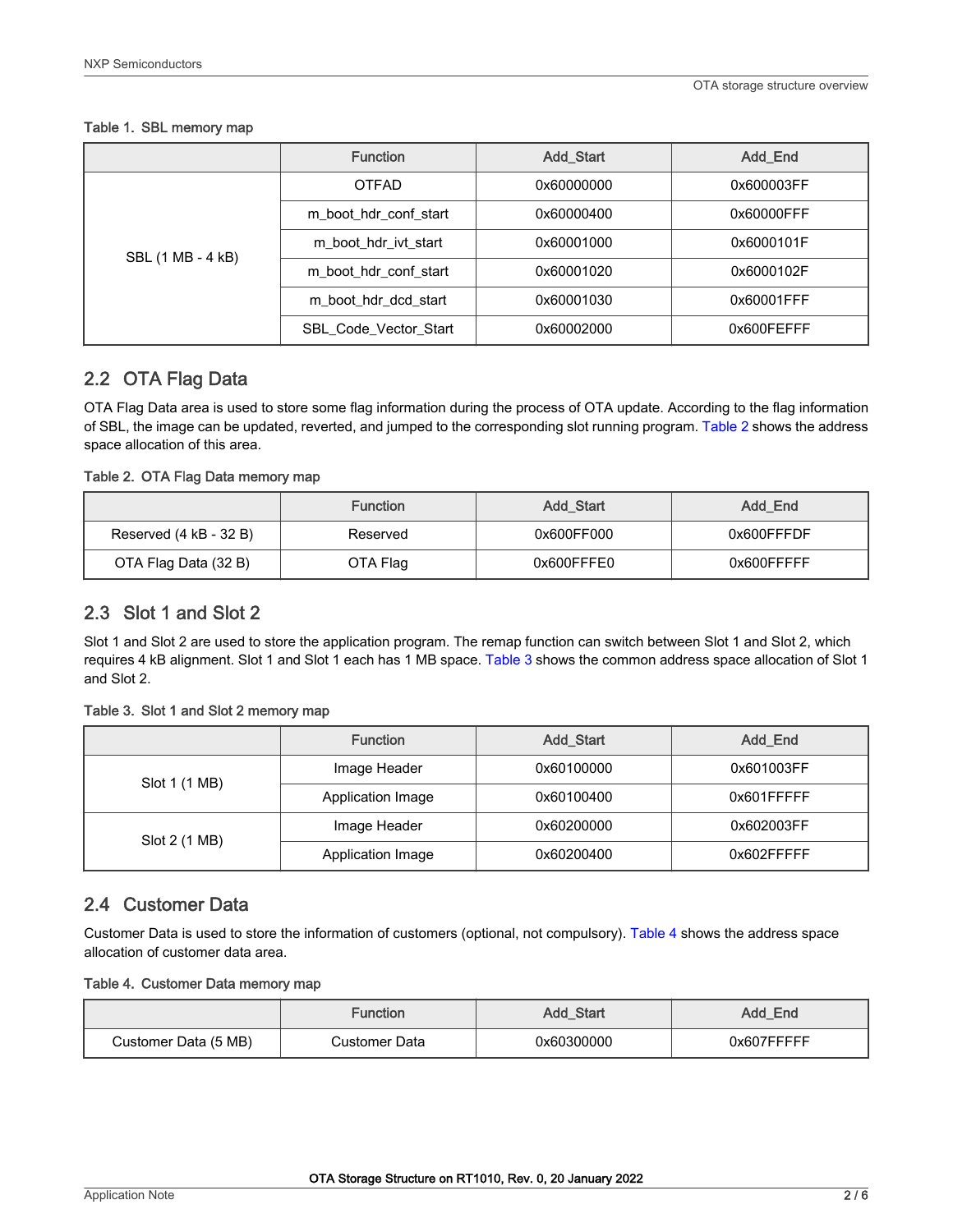## <span id="page-2-0"></span>3 Example: How to customize a storage structure

### 3.1 Overview

This chapter introduces storage space allocation and some key points in the allocation process combined with real customer application cases. The customer demands to use a Flash with a capacity of 512 kB and does not need related Security functions. Therefore, after disabling the Security function, use IAR to compile a 25 kB SBL.bin file. Since the Remap function used in OTA requires 4 kB alignment and the minimum erasing capacity of Flash is 4 kB, the allocated capacity of SBL is 28 kB. Table 5 describes the current address space allocation of SBL.

### Table 5. SBL space allocation

| Function | Add_Start  | Add_End    |
|----------|------------|------------|
| SBL      | 0x60000000 | 0x60006FFF |

Although OTA Flag Data has only 32 Bytes data, these data must be read, written, and erased during the update process. However, the erasing process of Flash must be carried out according to the size of the Sector. Therefore, it requires at least 4 kB space. Table 6 describes the current address and space allocation of OTA Flag Data.

### Table 6. OTA flag data space allocation

| <b>Function</b> | Add_Start  | Add_End    |
|-----------------|------------|------------|
| OTA Flag Data   | 0x60007000 | 0x60007FFF |

The remap function can switch between Slot 1 and Slot 2. The address of Remap needs 4 kB alignment. Table 7 describes the address space to store the application layer program.

### Table 7. Slot 1 and Slot 2 space allocation

| <b>Function</b> | Add_Start  | Add End    |
|-----------------|------------|------------|
| Slot 1          | 0x60008000 | 0x60043FFF |
| Slot 2          | 0x60044000 | 0x6007FFFF |

So far, the entire 512 K Flash space is used up. As customer does not need the customer data area while aiming to take full advantage of the space on the application programs.

### 3.2 Address space allocation of specific demands

First, the SBL area contains relevant information used for Flash boot, such as, IVT, Flash Config Block, etc. This part of code can be used directly without modification. In terms of address space allocation, the SBL area can be regarded as a Flash XIP boot Hello World project. Table 8 shows the SBL address space allocation.

### Table 8. SBL address space allocation

|                      | <b>Function</b>              | <b>Add Start</b> | Add_End    |
|----------------------|------------------------------|------------------|------------|
|                      | <b>OTFAD</b>                 | 0x60000000       | 0x600003FF |
|                      | m boot hdr conf start        | 0x60000400       | 0x60000FFF |
| SBL (At Least 28 kB) | m boot hdr ivt start         | 0x60001000       | 0x6000101F |
|                      | m_boot_hdr_conf_start        | 0x60001020       | 0x6000102F |
|                      | m boot hdr dcd start         | 0x60001030       | 0x60001FFF |
|                      | <b>SBL Code Vector Start</b> | 0x60002000       | 0x60006FFF |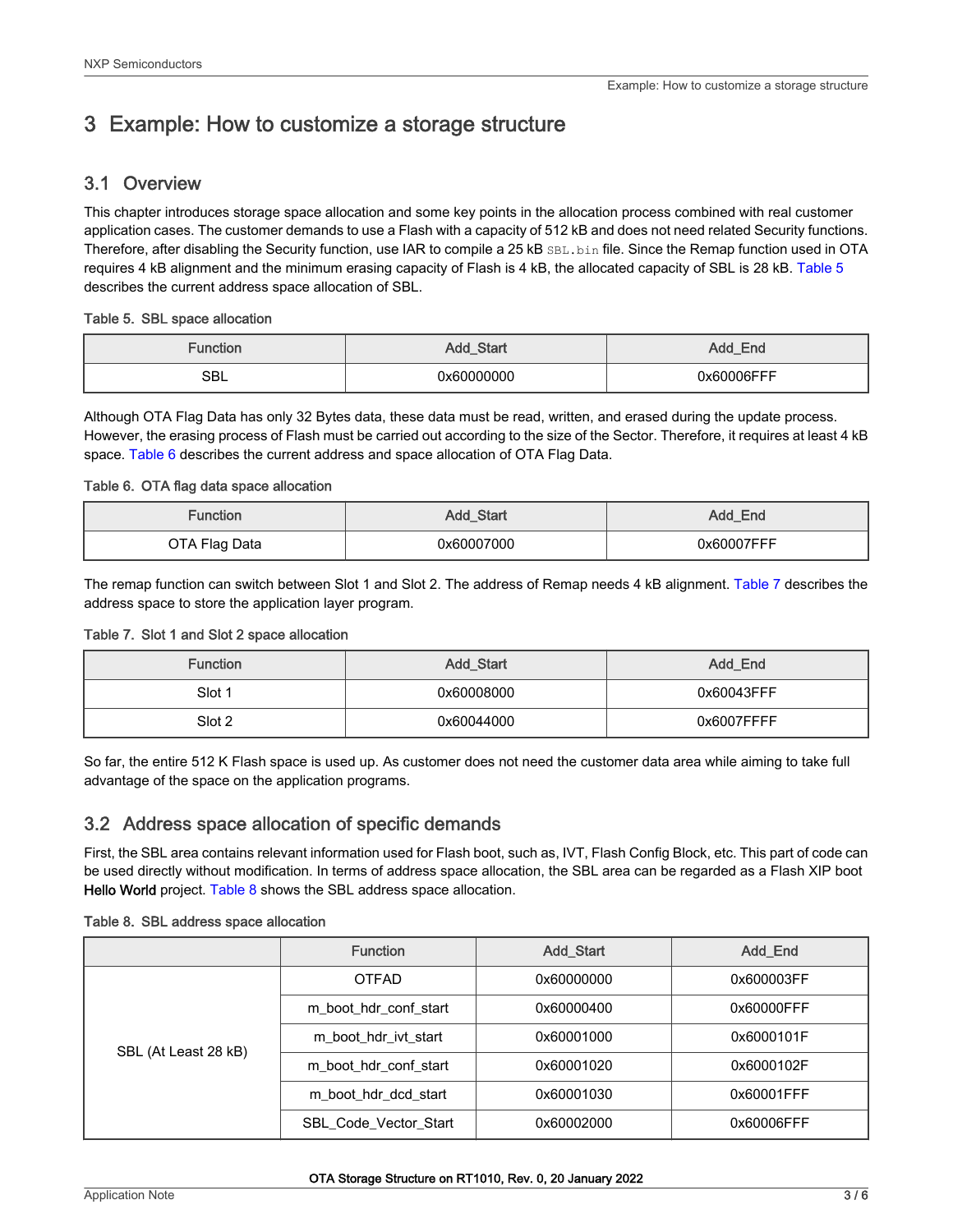Second, OTA Flag Data has total 32 bytes that are used for indicating three statuses: update, revert, and none (no update and no revert).



These 32 bytes are normally stored before the head address of Slot 1.

Table 9. OTA Flag Data address space allocation

|                             | <b>Function</b> | <b>Add Start</b> | Add_End    |
|-----------------------------|-----------------|------------------|------------|
| OTA Flag Data (4 kB - 32 B) | User Data       | 0x60007000       | 0x60007FDF |
| 32 B                        | OTA Flag        | 0x60007FE0       | 0x60007FFF |

Finally, when it comes to the address space allocation of Slot 1 and Slot 2, the head address of the application program, namely the head address of the interrupt vector table, does not start from the head address of Slot 1.

There are two reasons:

- At the start address of the image, 32 bytes of Image Header information are used for OTA.
- The start address of the interrupt vector table in the application program must be calculated.

The basic calculation rule is: the result of 4 times the number of interrupt vectors and then aligns the result up to an integer multiple of a power of 2. Although the total number of interrupt vectors of RT1010 is 256, the actual number of available interrupt vectors is 96. So the size of the interrupt vector table is 96  $*$  4 = 384. The result of 384 align up to an integer multiple of a power of 2 is 512, namely  $0 \times 200$ . As a result, the actual start address of the application programs is  $0 \times 200$ . The space allocation of Slot 2 must satisfy this requirement too.

| Table 10. Slot 1 and Slot 2 address space allocation |  |
|------------------------------------------------------|--|
|------------------------------------------------------|--|

|                 | <b>Function</b>   | Add_Start  | Add_End    |
|-----------------|-------------------|------------|------------|
| Slot 1 (240 kB) | Image Header      | 0x60008000 | 0x600081FF |
|                 | Application Image | 0x60008200 | 0x60043FFF |
| Slot 2 (240 kB) | Image Header      | 0x60044000 | 0x600441FF |
|                 | Application Image | 0x60044200 | 0x6007FFFF |

Table 11 shows the complete address space allocation.

Table 11. Complete address space allocation

|                      | <b>Function</b>       | Add_Start  | Add_End    |
|----------------------|-----------------------|------------|------------|
| SBL (At Least 28 kB) | <b>OTFAD</b>          | 0x60000000 | 0x600003FF |
|                      | m boot hdr conf start | 0x60000400 | 0x60000FFF |
|                      | m boot hdr ivt start  | 0x60001000 | 0x6000101F |

Table continues on the next page...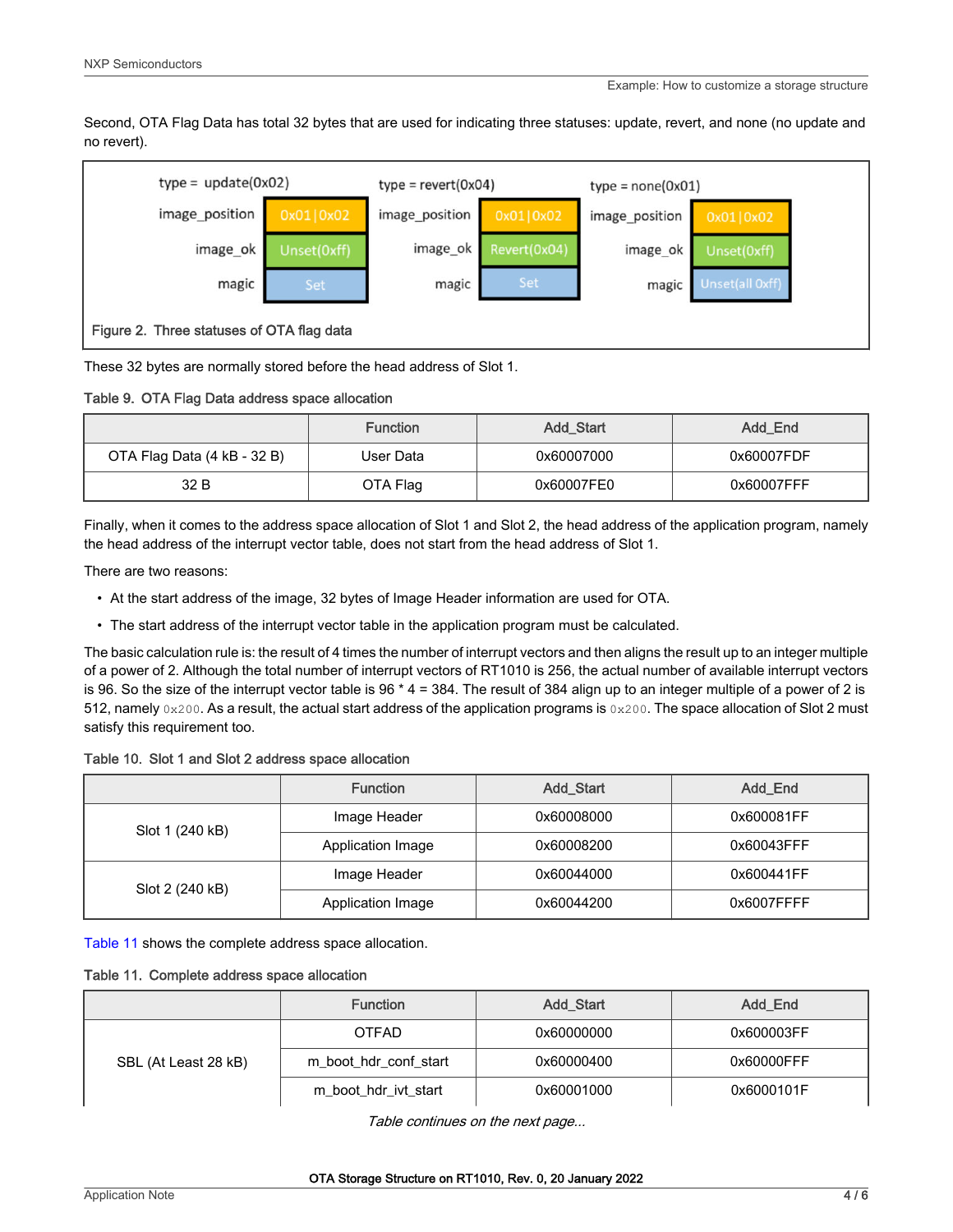|                             | <b>Function</b>              | <b>Add Start</b> | <b>Add End</b> |
|-----------------------------|------------------------------|------------------|----------------|
|                             | m_boot_hdr_conf_start        | 0x60001020       | 0x6000102F     |
|                             | m boot hdr dcd start         | 0x60001030       | 0x60001FFF     |
|                             | <b>SBL Code Vector Start</b> | 0x60002000       | 0x60006FFF     |
| OTA Flag Data (4 kB - 32 B) | User Data                    | 0x60007000       | 0x60007FDF     |
| 32 B                        | OTA Flag                     | 0x60007FE0       | 0x60007FFF     |
| Slot 1 (240 kB)             | Image Header                 | 0x60008000       | 0x600081FF     |
|                             | Application Image            | 0x60008200       | 0x60043FFF     |
| Slot 2 (240 kB)             | Image Header                 | 0x60044000       | 0x600441FF     |
|                             | Application Image            | 0x60044200       | 0x6007FFFF     |

<span id="page-4-0"></span>Table 11. Complete address space allocation (continued)

Use key words shown in Table 12 when customizing a storage structure. Normally there are two important addresses: BOOT\_FLASH\_ACT\_APP and BOOT\_FLASH\_CAND\_APP. Other address information depends on these two important address information. The internal program can do calculations based on these two address information.

### Table 12. Key words

| OTA Flag Data (4 kB - 32 B) | User Data         | BOOT_FLASH_ACT_APP - 4 KB (Do not need to modify, SW will<br>handle it) |
|-----------------------------|-------------------|-------------------------------------------------------------------------|
| 32 B                        | OTA Flag          | BOOT_FLASH_ACT_APP - 32 B (Do not need to modify, SW will<br>handle it) |
| Slot 1 (240 kB)             | Image Header      | <b>BOOT FLASH ACT APP</b>                                               |
|                             | Application Image | BOOT_FLASH_ACT_APP + 0x200                                              |
| Slot 2 (240 kB)             | Image Header      | <b>BOOT FLASH CAND APP</b>                                              |
|                             | Application Image | BOOT_FLASH_ACT_APP + 0x200                                              |

#### NOTE

OTA method involved in this document is based on the Remap function. Therefore, it only supports RT1010, RT1060, RT1064, RT1170, and RT1160.

### 4 Revision history

| Rev. number | Date            | Substantive changes |
|-------------|-----------------|---------------------|
|             | 20 January 2022 | Initial release.    |